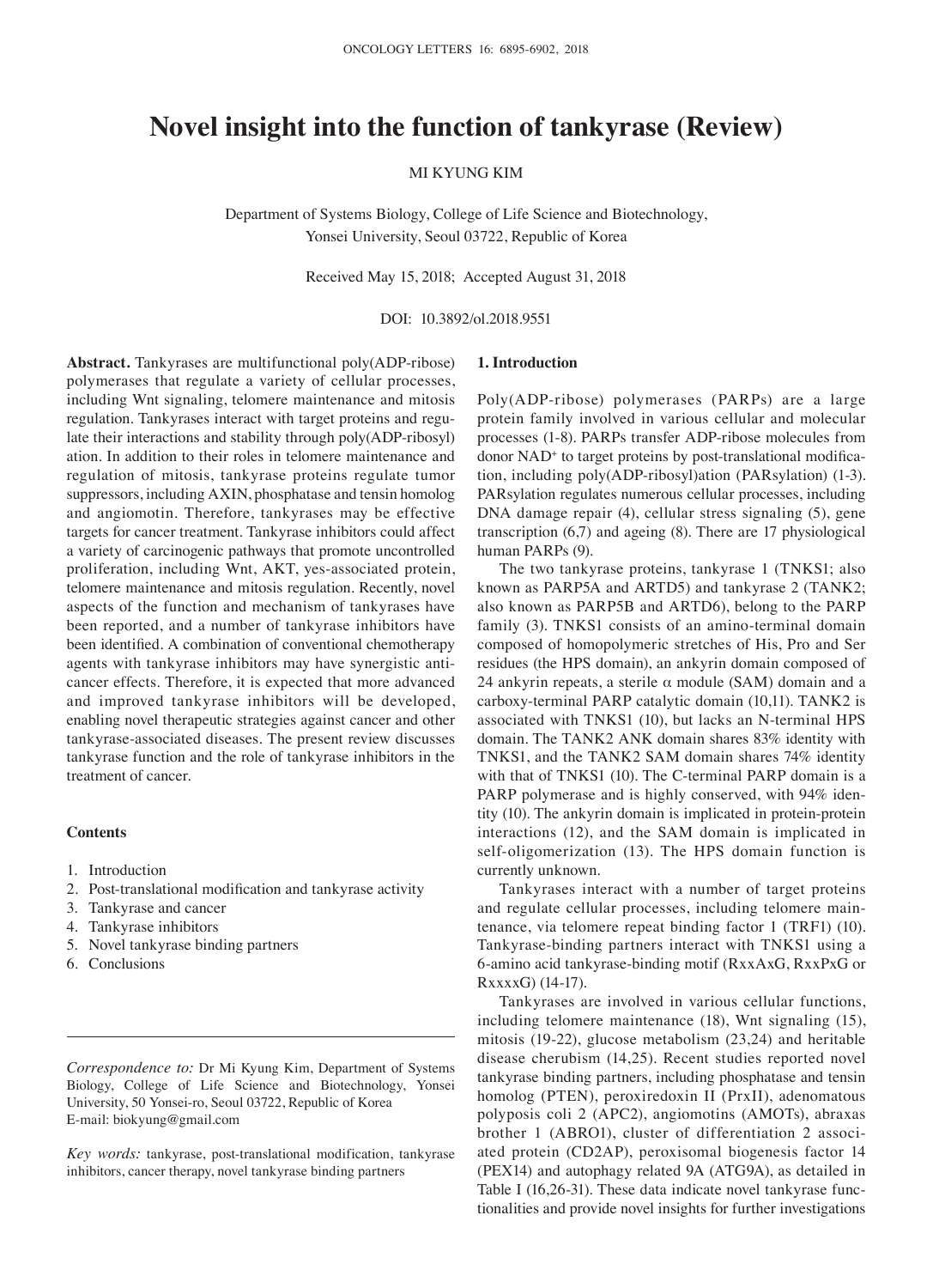in numerous cellular responses. The present review focuses on novel tankyrase-binding partners and discusses recent data on tankyrase roles in cancer.

#### **2. Post‑translational modification and tankyrase activity**

*PARsylation and ubiquitination.* Tankyrases catalyze post-translational modification of target proteins, which controls their stability (15,32). TNKS1 PARsylates tankyrase target proteins, including TRF1, centrosomal P4.1-associated protein (CPAP), AXIN, PTEN and AMOTs (15,16,21,32,33). The PARsylated protein is then recognized by the E3 ligase, and targeted for ubiquitination and proteasomal degradation (15,16,26).

*Tankyrase activity.* Tankyrase activity is controlled by a variety of factors, including polo-like kinase-1 (PLK1) and mitogen-activated protein kinase (MAPK). TNKS1 is phosphorylated by PLK1, glycogen synthase kinase 3 (GSK3), and MAPK, although the precise functions of this modification are not clear (34-36). PLK1-mediated phosphorylation results in increased TNKS1 stability and telomeric PARP activity (34). GSK3-mediated phosphorylation of TNKS1 does not alter TNKS1 auto-PARsylation *in vitro*, and MAPK-mediated phosphorylation of tankyrase enhances the PARsylation activity of TNKS1 *in vitro* (35,36). GDP-mannose 4, 6-dehydratase binds to TNKS1, inhibits tankyrase PARP activity *in vitro*  and influences TNKS1 stability *in vivo* (37). Kang *et al* (26) demonstrated that TNKS1 is involved with the antioxidant enzyme PrxII*.* PrxII is essential for full TNKS1 activity, in order to maintain oncogenic β-catenin signaling in colorectal cancer (CRC). This study demonstrated the molecular mechanisms regulating tankyrase activity in CRC for the first time.

### **3. Tankyrase and cancer**

Different biological tankyrase functions are relevant to cancer, including telomere maintenance, oncogenic pathways [Wnt, yes-associated protein (YAP) and AKT], mitosis, DNA repair and cell death, as depicted in Fig. 1.

*Telomere maintenance.* TNKS1 has been identified as an interaction partner of TRF1 (18,38). TRF1 blocks the access of telomerase to telomeres (18,32). TNKS1-mediated PARsylation of TRF1 releases TRF1 from telomeres, and the released TRF1 is degraded by the ubiquitin-proteasome pathway (18,32). Telomere maintenance by telomerase allows continued proliferation of cancer cells and is considered as a promising target for anticancer strategies. TNKS1 controls telomerase inhibition in human cancer cells and is a potential telomere-directed anticancer target (39,40). Telomere-directed inhibitors result in progressive telomere shortening, with no acute cytotoxicity, and combination with tankyrase inhibitors has been proposed (39,40). Dual inhibition of TNKS1 and telomerase has demonstrated a synergistic effect in lung and gastric cancer cell lines (41,42). Furthermore, the combination of tankyrase and telomerase inhibition promotes human lung adenocarcinoma cell apoptosis and inhibits proliferation (41). These observations indicate that co-inhibition of telomerase and tankyrase may be an effective strategy for the treatment of lung cancer in humans.

*Oncogenic pathways.* Tankyrases have been implicated in oncogenic pathways (Wnt, YAP and AKT) (15,16,43).

*Wnt signaling.* The Wnt signal transduction pathway regulates numerous biological processes in diseases such as in cancer (44). AXIN is the key effector in the Wnt pathway and has been identified as a tumor suppressor. Tankyrases target AXIN for degradation, whereas tankyrase inhibitors generally stabilize it (44,45). The Wnt pathway regulates proteolysis of the downstream effector β-catenin with the β-catenin destruction complex, which includes adenomatous polyposis coli (APC), AXIN and GSK3β (45). TNKS1-mediated AXIN PARsylation induces AXIN degradation with the ubiquitin-proteasome pathway, and the ensuing AXIN degradation triggers disruption of the β-catenin destruction complex (15). Released β-catenin translocates into the nucleus and switches on Wnt-dependent transcription (44).

The tumor suppressor APC scaffolds the β-catenin destruction complex (45). APC is mutated in >80% of CRC cases (46). Therefore, due to tankyrases regulating Wnt signaling, tankyrase inhibitors may be promising therapeutic targets for CRC. TNKS1 inhibition suppresses Wnt signaling and tumor growth in APC-mutant colorectal tumors (15,47,48), and increases chemosensitivity in colon cancer cell lines (49). Due to the Wnt pathway being involved in lung cancer (50*,*51), antagonizing the Wnt pathway through tankyrase inhibition may be effective against lung cancer, and there is evidence for tankyrases as antineoplastic targets in lung cancer (52,53).

Croy *et al* (27) indicated that the fly APC homolog APC2 may be a tankyrase substrate and that tankyrases regulate destruction complex activity, providing additional insight into tankyrase inhibition as a potential Wnt-pathway cancer therapy.

*YAP signaling.* The Hippo pathway controls tissue homeostasis and organ size (54,55). YAP has been identified as an oncoprotein and the key effector in the Hippo pathway (54-58). YAP signaling has also been demonstrated to be involved in human cancer types (56-58). AMOTs are negative YAP regulators (33), and recent studies indicated that tankyrase inhibition suppresses YAP oncogenic activity by stabilizing AMOTs through inhibiting their tankyrase RNF146 axis-mediated degradation (28,59). These results indicate a potential opportunity for cancer therapy. Lin *et al* (43) demonstrated that YAP signaling is involved in drug resistance, including with RAFand MAPK-targeted cancer therapy. Wang *et al* (59) reported that tankyrase inhibition enhances epidermal growth factor receptor (EGFR) growth inhibition in non-small cell lung cancer (NSCLC). These data indicate that tankyrase inhibition could be an effective approach to overcome drug resistance for combinatorial cancer therapy.

*AKT signaling.* PTEN is an important tumor suppressor, and PTEN mutations have been associated with a number of cancer types (60,61) and Cowden syndrome (62). Li *et al* (16) identified PTEN as a tankyrase-binding protein. PTEN stabilization by tankyrase inhibition induces downregulation of AKT phosphorylation, suppressing cell proliferation and tumor growth. These data support the therapeutic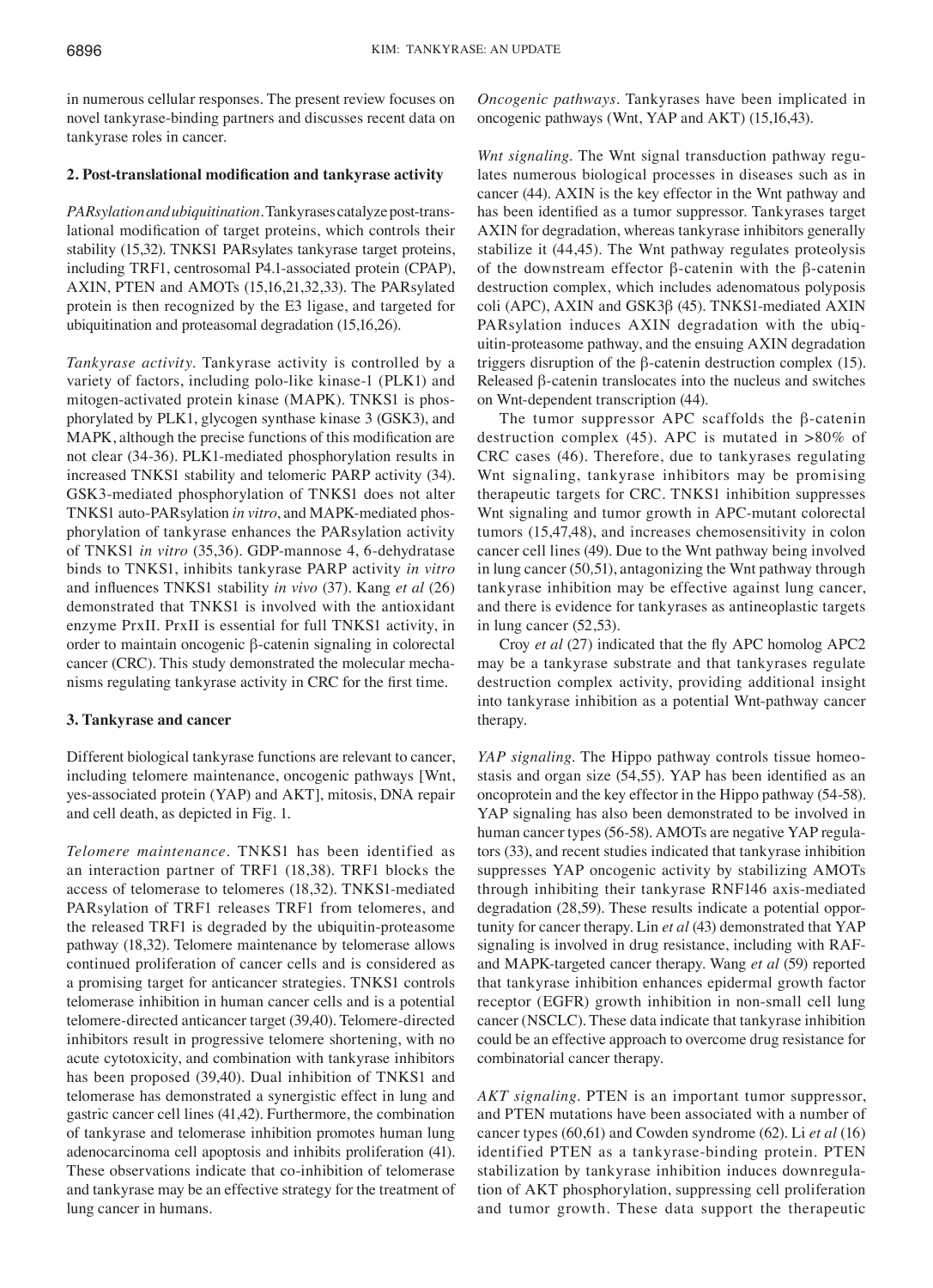| Authors, year            | Novel tankyrase-binding partners | Tankyrase-binding motif | (Refs.) |
|--------------------------|----------------------------------|-------------------------|---------|
| Li et al, 2015           | <b>PTEN</b>                      | <b>RXXXDG</b>           | (16)    |
| Kang et al, 2017         | PrxII                            | N.D.                    | (26)    |
| Croy et al, 2016         | APC <sub>2</sub>                 | <b>RXXXXG</b>           | (27)    |
| Wang et al, 2015         | <b>AMOTs</b>                     | <b>RXXPXG</b>           | (28)    |
| Tripathi and Smith, 2017 | ABRO1                            | <b>RXXAXG</b>           | (29)    |
| Kuusela et al, 2016      | CD <sub>2</sub> AP               | N.D.                    | (30)    |
| Li et al, 2017           | PEX <sub>14</sub>                | RXXXXG, RXXXDG          | (31)    |
| Li et al, 2017           | ATG9A                            | <b>RXXXXG</b>           | (31)    |

| Table I. A summary of updated tankyrase-binding proteins. |  |  |  |
|-----------------------------------------------------------|--|--|--|
|-----------------------------------------------------------|--|--|--|

N.D., not determined; PTEN, phosphatase and tensin homolog; AMOTs, angiomotins; CD2AP, cluster of differentiation 2-associated protein; ABRO1, abraxas brother 1; APC2, adenomatous polyposis coli 2; PEX14, peroxisomal biogenesis factor 14; PrxII, peroxiredoxin II; ATG9A, autophagy related 9A.

potential of tankyrase inhibitors targeting the AKT oncogenic pathway.

*Mitosis regulation.* TNKS1 is required to resolve sister telomeres during mitosis. Sister chromatid cohesion holds sister chromatids together from their S phase replication until their mitosis separation (22,29). Cohesion requires a multi-protein complex comprising structural maintenance of chromosomes protein (Smc)1, Smc3, sister chromatid cohesion protein (Scc)1 and Scc3 (63,64). In the absence of TNKS1, cohesion is removed from arms and centromeres, but sister telomeres remain associated, indicating persistent cohesion, and this persistent telomere cohesion by TNKS1 inhibition during mitosis induces a delay in anaphase progression (22). Tripathi and Smith (29) demonstrated that the mechanism of cell cycle-regulated K63-ubiquitination of tankyrase controls sister telomere resolution timing.

TNKS1 colocalizes with the nuclear mitotic apparatus (NuMA) protein and PARsylates NuMA in mitosis (20), and TNKS1-depleted cells exhibit defects in mitotic spindle assembly and structure (19), indicating that TNKS1 is required for normal spindle formation. TNKS1 also localizes at the centrosomes, promotes centrosome maturation, interacts with CPAP, PARsylates CPAP, and regulates CPAP protein stability and function at centrosomes across the cell cycle (21). Miki PARsylation by TNKS1 promotes centrosome maturation (65); therefore, CPAP and Miki may have a general role in centrosome function. Abnormal centrosomes are involved in cancer and contribute to chromosome missegregation and aneuploidy, thereby promoting malignant progression (66-69). Korzeniewski *et al* (70) indicated centrosomes as a potential target for cancer therapy.

*DNA repair.* The DNA-dependent protein kinase (DNA-PK) is a critical component of non-homologous end joining-mediated DNA repair mechanisms (71). DNA-PKcs, a catalytic subunit of DNA-PK, exists in a PARsylated state *in vitro* and *in vivo* (72,73). TNKS1 regulates DNA repair via PARsylation-mediated stabilization of DNA-PK and suppression of telomere-associated sister chromatid exchange (74). Tankyrases bind to mediator of DNA damage checkpoint protein 1 and promote homologous recombination and checkpoint activation in response to double-strand breaks (DSBs) (75). Therefore, tankyrases have a direct role in DSB repair. DNA-PK is involved in tumor-associated processes, including genomic stability, hypoxia, metabolism, inflammatory response and transcription (71), which indicates that DNA-PK may be a potential target for cancer therapy.

*Cell death.* Tankyrase inhibition blocks proliferation and promotes cell apoptosis in neuroblastoma (NB) cell lines; therefore, tankyrases are a potential target for NB (17).

#### **4. Tankyrase inhibitors**

Numerous studies have reported the importance and utility of tankyrase inhibitors as cancer therapeutics(15,47,48,52,76-80). Consequently, a number of tankyrase inhibitors with promising therapeutic effects have been developed, including XAV939, IWR-1, G007-LK, JW55, AZ1366, JW 74 and NVP-TNKS656 (15,47,48,52,76-80) (Table II).

Tankyrase inhibition suppresses Wnt signaling and tumor growth in APC-mutant colorectal tumors (15,47,48). Wu *et al*(49) demonstrated that the tankyrase inhibitor XAV939 increased chemosensitivity in colon cancer cell lines via inhibition of the Wnt signaling pathway. Lau *et al* (47) indicated that the tankyrase inhibitor G007-LK suppressed APC-mutant colorectal tumor growth. Mashima *et al* (81) reported that mechanistic target of rapamycin (mTOR) signaling conferred resistance to tankyrase inhibitors in Wnt-driven CRC, indicating that co-inhibition of tankyrase and mTOR may be an effective therapeutic approach for CRC.

The Wnt pathway is also involved in lung cancer (50*,*51), and therefore antagonizing the Wnt pathway through tankyrase inhibition could be effective against lung cancer. Casás-Selves *et al* (53) and Busch *et al* (52) demonstrated tankyrase to be an antineoplastic target in lung cancer. Wang *et al* (59) indicated that the tankyrase inhibitor NVP-TNKS656 sensitized lung cancer cells to the EGFR inhibitor erlotinib. Busch *et al* (52) screened A375 melanoma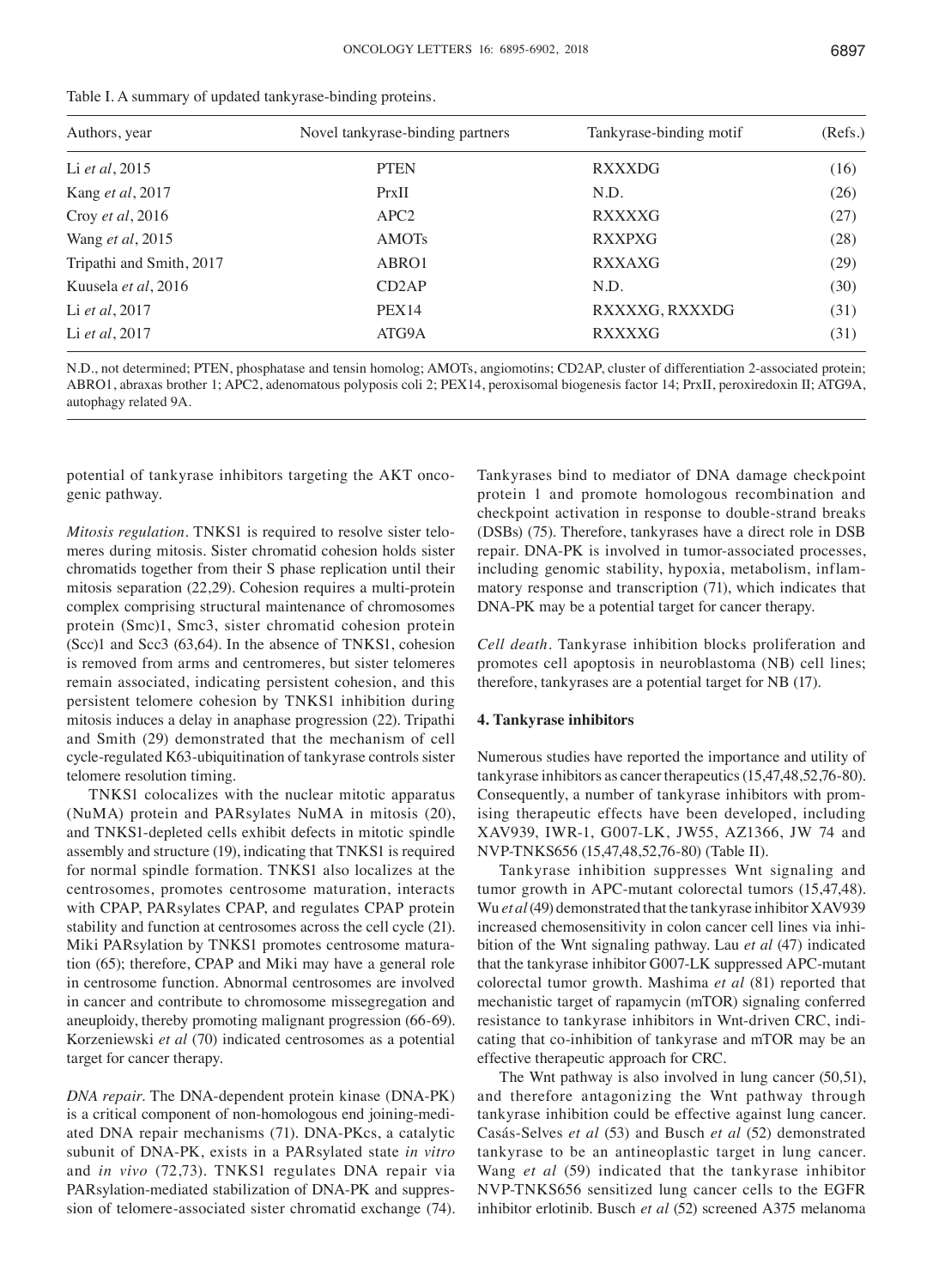

Figure 1. Tankyrase function in cancer. (A) ADP-ribosylation of TRF1 by tankyrase 1 releases TRF1 from telomeres, and the released TRF1 is degraded by the ubiquitin-proteasome pathway. Thus, telomere maintenance by telomerase allows continued proliferation. (B) Oncogenic pathways. Tankyrases are implicated in a number oncogenic pathways, including Wnt, YAP and AKT. (C) Mitosis. Tankyrase 1 has multiple functions in mitosis, including: i) required to resolve sister telomeres during mitosis; ii) localized to mitotic spindle poles during mitosis, where NuMA PARsylation is required for normal spindle formation and iii) regulates CPAP protein stability and function by its PARsylation. (D) DNA repair. Tankyrase 1 stabilizes the NHEJ protein DNA-PK. (E) Apoptosis. Tankyrases are involved in apoptosis, although the mechanism is unclear. TRF1, telomere repeat binding factor 1; PTEN, phosphatase and tensin homolog; YAP, yes-associated protein; AMOT, angiomotins; NuMA, nuclear mitotic apparatus; CPAP, centrosomal P4.1-associated protein; DNA-PK, DNA-dependent protein kinase; NHEJ, non-homologous end joining.

cells and identified WIKI4, a small molecule inhibitor of Wnt/β-catenin signaling.

Co-localization of the transcription factor forkhead box O3 and β-catenin in the nucleus mediates progression and metastasis in CRC upon phosphoinositide 3-kinase (PI3K) or AKT inhibition (36,82). Co-exposure to AKT or PI3K inhibitors and the tankyrase inhibitor XAV939 impairs metastasis. Arqués *et al* (76) demonstrated that the tankyrase inhibitor NVP-TNKS656 blocked the Wnt/β-catenin pathway, overcoming resistance to PI3K and AKT inhibitors in CRC.

Thomson *et al* (83) characterized a novel tankyrase inhibitor, tetrazoloquinoxaline 41, and indicated that it inhibited growth in tumor-derived cell lines, providing a potential cancer therapy.

#### **5. Novel tankyrase binding partners**

Numerous tankyrase binding partners have been reviewed (2), and a number of studies have recently reported novel tankyrase binding partners (16,26-31). This section reviews a number of these novel tankyrase binding partners, including PTEN, PrxII, APC2, AMOTs, ABRO1, CD2AP, PEX14 and ATG9A (Table I).

*PTEN*. PTEN has been characterized as a tumour suppressor, and PTEN mutations have been reported in cancers (60,61) and Cowden syndrome (62)*.* Li *et al* (16) identified PTEN as a tankyrase-binding protein containing a RXXXDG tankyrase-binding motif (RYQEDG). Tankyrases interact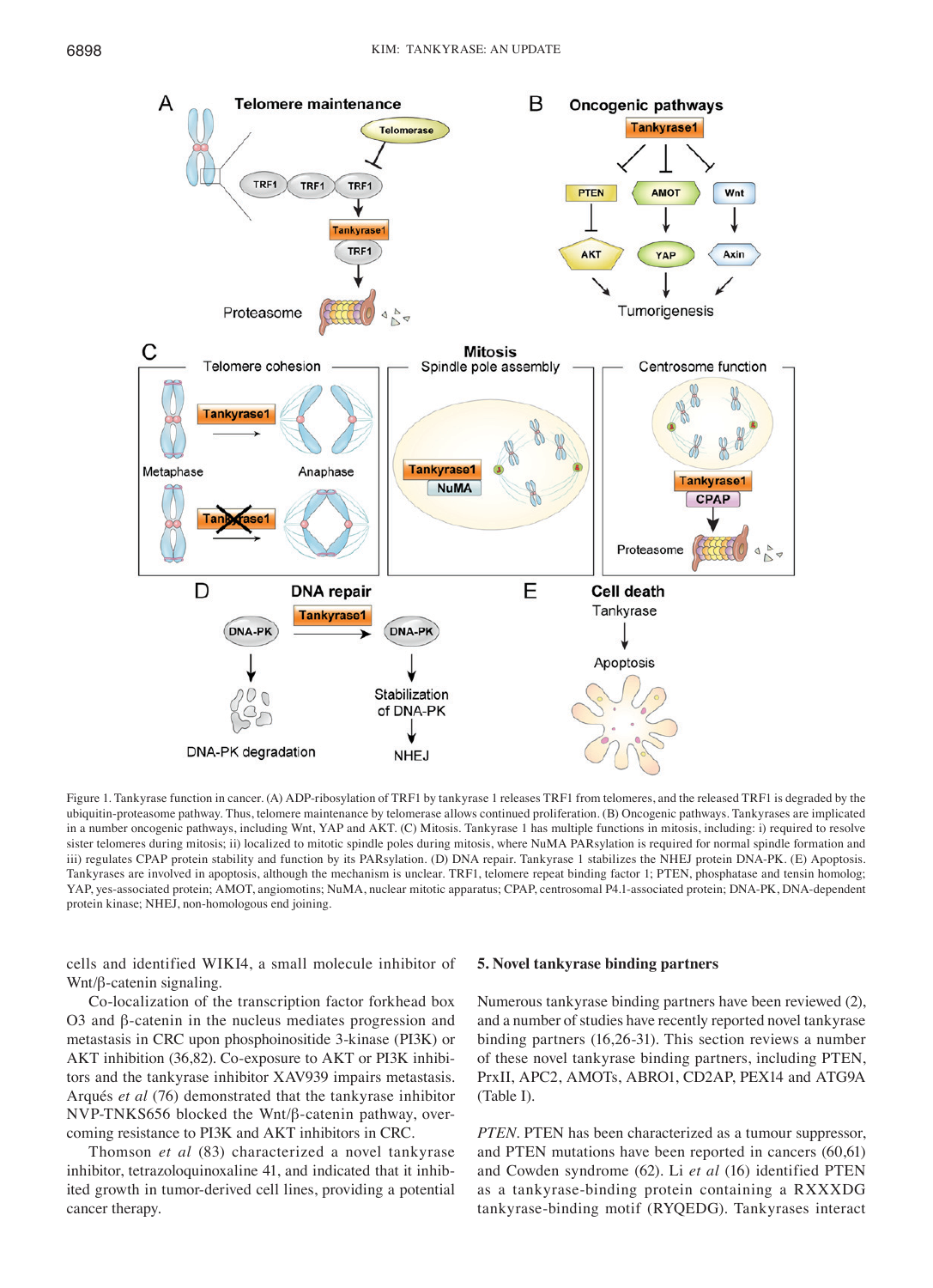| ۰, | ×<br>ł | × |
|----|--------|---|
|    |        |   |

| Author, year               | Tankyrase inhibitors                                                          | Cancer type          | (Refs.) |
|----------------------------|-------------------------------------------------------------------------------|----------------------|---------|
| Stratford et al, 2014      | JW 74                                                                         | Osteosarcoma         | (79)    |
| Tian <i>et al</i> , 2013   |                                                                               | NB                   | (17)    |
| Huang et al, 2009          | XAV939                                                                        | <b>CRC</b>           | (15)    |
| Busch et al, 2013          |                                                                               | Lung cancer          | (52)    |
| Bao <i>et al</i> , 2012    |                                                                               | <b>Breast cancer</b> | (77)    |
| Quackenbush et al, 2016    | AZ1366                                                                        | <b>CRC</b>           | (78)    |
| Busch et al, 2013          | $IWR-1$                                                                       | Lung cancer          | (52)    |
| Lau et al, 2013            | $G007-LK$                                                                     | <b>CRC</b>           | (47)    |
| Waaler <i>et al</i> , 2012 | JW <sub>55</sub>                                                              | <b>CRC</b>           | (48)    |
| Arqués et al, 2016         | NVP-TNKS656                                                                   | <b>NSCLC</b>         | (76)    |
| Wang et al, 2016           |                                                                               |                      | (59)    |
|                            | NB, neuroblastoma; CRC, colorectal cancer; NSCLC, non-small cell lung cancer. |                      |         |

| Table II. Tankyrase inhibitors as therapeutic targets for cancer. |  |
|-------------------------------------------------------------------|--|
|-------------------------------------------------------------------|--|

with and PARsylate PTEN. PARsylated PTEN promotes PTEN degradation through E3 ligase RNF146 (16).

PTEN stabilization by tankyrase inhibition induces downregulation of AKT phosphorylation, suppressing cell proliferation and tumor growth (16). These data indicate a therapeutic potential for tankyrase inhibitors in cancer, targeting the AKT oncogenic pathway.

*PrxII.* Kang *et al* (26) demonstrated that TNKS1 is involved with PrxII, and PrxII is essential for full TNKS1 activity to maintain oncogenic β-catenin signaling in CRC. In addition, it was indicated that the TNKS1 zinc-binding motif is essential for PARP activity and is protected from oxidative inactivation by PrxII. Furthermore,  $H_2O_2$ -dependent inactivation of TNKS1 PARP activity in the absence of PrxII enhances AXIN-dependent β-catenin degradation in APC-mutant CRC cells (26). These results indicate that PrxII inhibition may exert therapeutic effects on APC-mutant CRC cells.

*APC2.* Of all colon cancer cases, >80% are initiated by truncating mutations in the tumor suppressor APC (46). The Wnt pathway regulates proteolysis of the downstream effector β-catenin via the β-catenin destruction complex, including APC, AXIN and GSK3β (45). Croy *et al* (27) identified APC2, a fly APC homolog, as a tankyrase binding partner and substrate. This previous study indicated that tankyrases regulate the activity of the β-catenin destruction complex through AXIN and APC2 ribosylation, supporting the therapeutic value of tankyrase inhibition as a Wnt-pathway cancer therapy.

*Angiomotin family of proteins.* AMOTs are negative YAP regulators(33), and tankyrase inhibition suppresses YAP oncogenic activity by stabilizing AMOT family proteins (28,59). Tankyrases bind to AMOTs, and tankyrase-mediated PARsylation induces their degradation through E3 ligase RNF146 (28,59). These observations highlight the therapeutic potential of tankyrase inhibitors in cancer, targeting the YAP oncogenic pathway. YAP signaling has been associated with drug resistance in cancer types, including lung cancer, and hence YAP signaling inhibition is important to overcome drug resistance (84). Tankyrase inhibition enhances EGFR inhibitor growth inhibition in lung cancer cells via AMOT stabilization and YAP signaling inhibition (59). Thus, tankyrase inhibition may be an effective approach to overcoming drug resistance for combinatorial cancer therapy.

*ABRO1*. During the S phase, DNA must not only be replicated, but also newly synthesized DNA molecules must also be connected with each other (85). This sister chromatid cohesion is essential for chromosome segregation during mitosis. Canudas and Smith (86) demonstrated that premature resolution of telomere cohesion between sister telomeres induced sister telomere loss. Resolution at telomeres requires TNKS1, but TNKS1 mechanisms in timely resolution of sister telomere cohesion are poorly understood. Tripathi and Smith (29) identified ABRO1, the scaffold subunit of the BRCC36 deubiquitinating enzyme (BRISC DUB) and demonstrated that sister telomere resolution timing was ensured through cell cycle-regulated ubiquitination of TNKS1 by RNF8 ligase and the BRISC DUB. Perturbation of this regulation results in persistent unresolved cohesion in mitosis or premature loss of cohesion in the S phase, indicating that a cell cycle-regulated post-translational modification controls sister telomere cohesion timing to ensure genome integrity.

*CD2 associated protein.* The adapter protein CD2AP is essential for kidney ultrafiltration and is expressed primarily by podocytes in the kidney. Podocyte damage results in numerous glomerular diseases, including nephritic syndrome and nephrotic syndrome (87). Kuusela *et al* (30) demonstrated that tankyrases interact with CD2AP, and CD2AP is a negative tankyrase regulator. Tankyrase inhibition in the absence of CD2AP increases kidney damage, which indicates that tankyrases are essential for maintaining normal kidney function (87).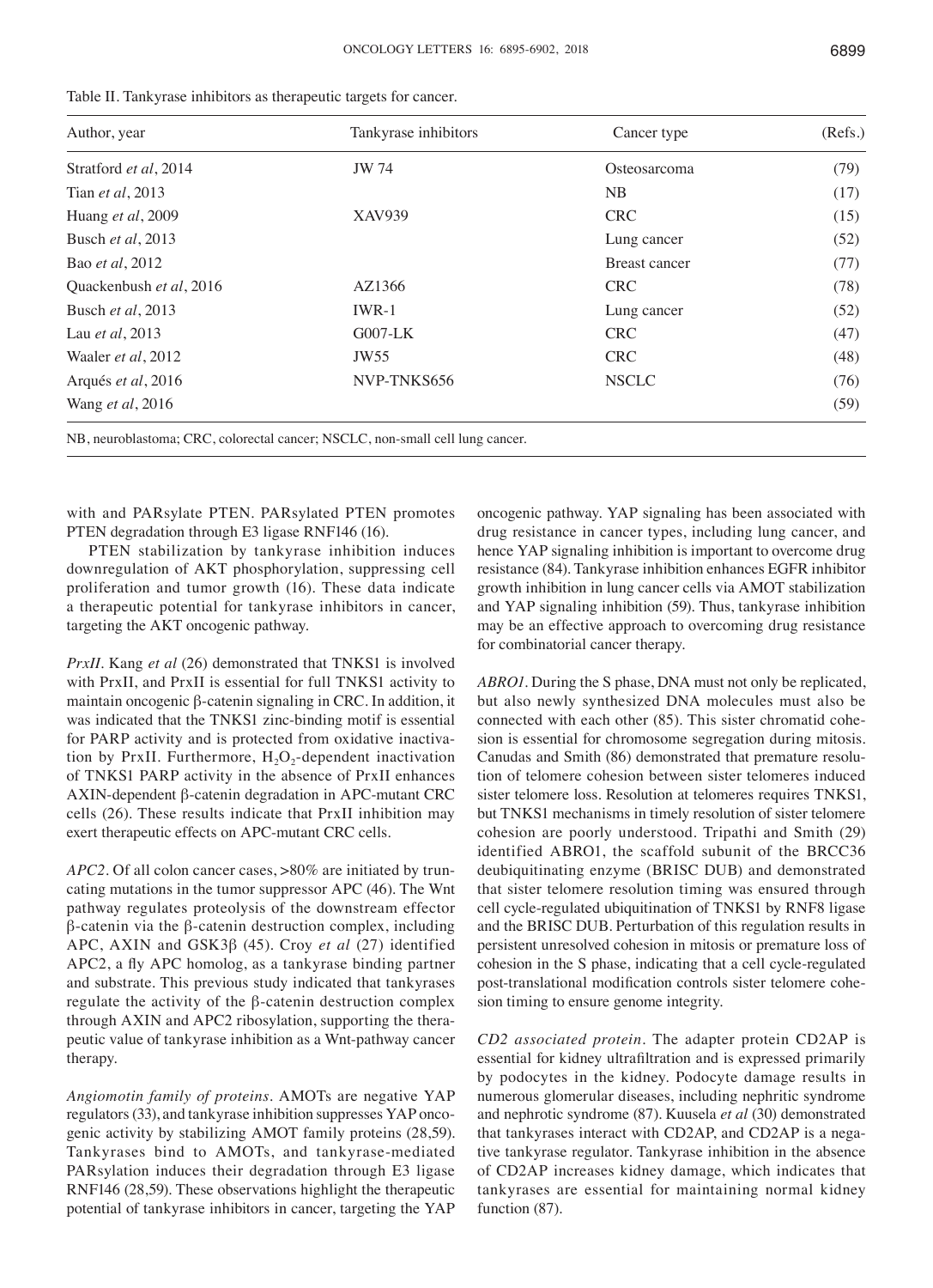*PEX14 and ATG9A.* Li *et al* (31) investigated the tankyrase protein interaction network through proteomic analysis and identified >100 high-confidence interacting proteins for tankyrases. In particular, they demonstrated that TNKS1 and TANK2 bind to the peroxisome protein PEX14 and localize on peroxisomes. Overexpression of TNKS1 or TANK2 decreases peroxisome number or size, indicating that TNKS1 and TANK2 promote pexophagy. This study also demonstrated that tankyrases associate with the autophagy-associated protein ATG9A. Additionally, they indicated that tankyrase may associate PEX14 with ATG9A to promote pexophagy. Further experimentation is required to confirm the detailed mechanism. This study provides insights into further cellular localizations and functions.

# **6. Conclusions**

Tankyrases have been implicated in a variety of cellular functions and are important therapeutic targets; however, the details of tankyrase functions and molecular mechanisms remain unclear. Novel tankyrase binding partners, including PTEN, AMOTs, CD2AP, APC2, ABRO1, PrxII, PEX14 and ATG9A have been recently reported, and these proteins will provide novel insights to understand the functions and mechanisms of tankyrase.

A number of tankyrase substrates are tumor suppressors, including AXIN, PTEN and AMOTs. Due to tankyrase inhibitors targeting different oncogenic pathways, including WNT, AKT and YAP, tankyrases may be effective targets for cancer therapy.

### **Acknowledgements**

Not applicable.

## **Funding**

This research was supported by the National Research Foundation of Korea (grant no. NRF-2015R1C1A1A02037631).

### **Availability of data and materials**

Not applicable.

### **Authors' contributions**

MKK designed the present review, collected information and wrote the manuscript.

# **Ethics approval and consent to participate**

Not applicable.

### **Patient consent for publication**

Not applicable.

### **Competing interests**

The author declares that they have no competing interests.

#### **References**

- 1. Bürkle A: Poly(ADP-ribose). The most elaborate metabolite of NAD+. FEBS J 272: 4576-4589, 2005.
- 2. Haikarainen T, Krauss S and Lehtio L: Tankyrases: Structure, function and therapeutic implications in cancer. Curr Pharm Des 20: 6472-6488, 2014.
- 3. Riffell JL, Lord CJ and Ashworth A: Tankyrase-targeted therapeutics: Expanding opportunities in the PARP family. Nat Rev Drug Discov 11: 923-936, 2012.
- 4. Malanga M and Althaus FR: The role of poly(ADP-ribose) in the DNA damage signaling network. Biochem Cell Biol 83: 354-364, 2005.
- 5. Luo X and Kraus WL: On PAR with PARP: Cellular stress signaling through poly(ADP-ribose) and PARP-1. Genes Dev 26: 417-432, 2012.
- 6. Kraus WL and Lis JT: PARP goes transcription. Cell 113: 677-683, 2003.
- 7. Yeh TY, Sbodio JI, Tsun ZY, Luo B and Chi NW: Insulin-stimulated exocytosis of GLUT4 is enhanced by IRAP and its partner tankyrase. Biochem J 402: 279-290, 2007.
- 8. Beneke S and Bürkle A: Poly(ADP-ribosyl)ation in mammalian ageing. Nucleic Acids Res 35: 7456-7465, 2007.
- 9. Otto H, Reche PA, Bazan F, Dittmar K, Haag F and Koch-Nolte F: In silico characterization of the family of PARP-like poly(ADP-ribosyl) transferases (pARTs). BMC Genomics 6: 139, 2005.
- 10. Hsiao SJ and Smith S: Tankyrase function at telomeres, spindle poles, and beyond. Biochimie 90: 83-92, 2008.
- 11. Smith S, Giriat I, Schmitt A and de Lange T: Tankyrase, a poly(ADP-ribose) polymerase at human telomeres. Science 282: 1484-1487, 1998.
- 12. Seimiya H and Smith S: The telomeric poly(ADP-ribose) polymerase, tankyrase 1, contains multiple binding sites for telomeric repeat binding factor 1 (TRF1) and a novel acceptor, 182-kDa tankyrase-binding protein (TAB182). J Biol Chem 277: 14116-14126, 2002.
- 13. De Rycker M and Price CM: Tankyrase polymerization is controlled by its sterile alpha motif and poly(ADP-ribose) polymerase domains. Mol Cell Biol 24: 9802-9812, 2004.
- 14. Guettler S, LaRose J, Petsalaki E, Gish G, Scotter A, Pawson T, Rottapel R and Sicheri F: Structural basis and sequence rules for substrate recognition by Tankyrase explain the basis for cherubism disease. Cell 147: 1340-1354, 2011.
- 15. Huang SM, Mishina YM, Liu S, Cheung A, Stegmeier F, Michaud GA, Charlat O, Wiellette E, Zhang Y, Wiessner S, *et al*: Tankyrase inhibition stabilizes axin and antagonizes Wnt signalling. Nature 461: 614-620, 2009.
- 16. Li N, Zhang Y, Han X, Liang K, Wang J, Feng L, Wang W, Songyang Z, Lin C, Yang L, *et al*: Poly-ADP ribosylation of PTEN by tankyrases promotes PTEN degradation and tumor growth. Genes Dev 29: 157-170, 2015.
- 17. Tian XH, Hou WJ, Fang Y, Fan J, Tong H, Bai SL, Chen Q, Xu H and Li Y: XAV939, a tankyrase 1 inhibitior, promotes cell apoptosis in neuroblastoma cell lines by inhibiting Wnt/β-catenin signaling pathway. J Exp Clin Cancer Res 32: 100, 2013.
- 18. Smith S and de Lange T: Tankyrase promotes telomere elongation in human cells. Curr Biol 10: 1299-1302, 2000.
- 19. Chang P, Coughlin M and Mitchison TJ: Tankyrase-1 polymerization of poly(ADP-ribose) is required for spindle structure and function. Nat Cell Biol 7: 1133-1139, 2005.
- 20. Chang W, Dynek JN and Smith S: NuMA is a major acceptor of poly(ADP-ribosyl)ation by tankyrase 1 in mitosis. Biochem J 391: 177-184, 2005.
- 21. Kim MK, Dudognon C and Smith S: Tankyrase 1 regulates centrosome function by controlling CPAP stability. EMBO Rep 13: 724-732, 2012.
- 22. Kim MK and Smith S: Persistent telomere cohesion triggers a prolonged anaphase. Mol Biol Cell 25: 30-40, 2014.
- 23. Guo HL, Zhang C, Liu Q, Li Q, Lian G, Wu D, Li X, Zhang W, Shen Y, Ye Z, *et al*: The Axin/TNKS complex interacts with KIF3A and is required for insulin-stimulated GLUT4 translocation. Cell Res 22: 1246-1257, 2012.
- 24. Yeh TY, Sbodio JI and Chi NW: Mitotic phosphorylation of tankyrase, a PARP that promotes spindle assembly, by GSK3. Biochem Biophys Res Commun 350: 574-579, 2006.
- 25. Levaot N, Voytyuk O, Dimitriou I, Sircoulomb F, Chandrakumar A, DeckertM, KrzyzanowskiPM, ScotterA, GuS, JanmohamedS, *etal*: Loss of Tankyrase-mediated destruction of 3BP2 is the underlying pathogenic mechanism of cherubism. Cell 147: 1324-1339, 2011.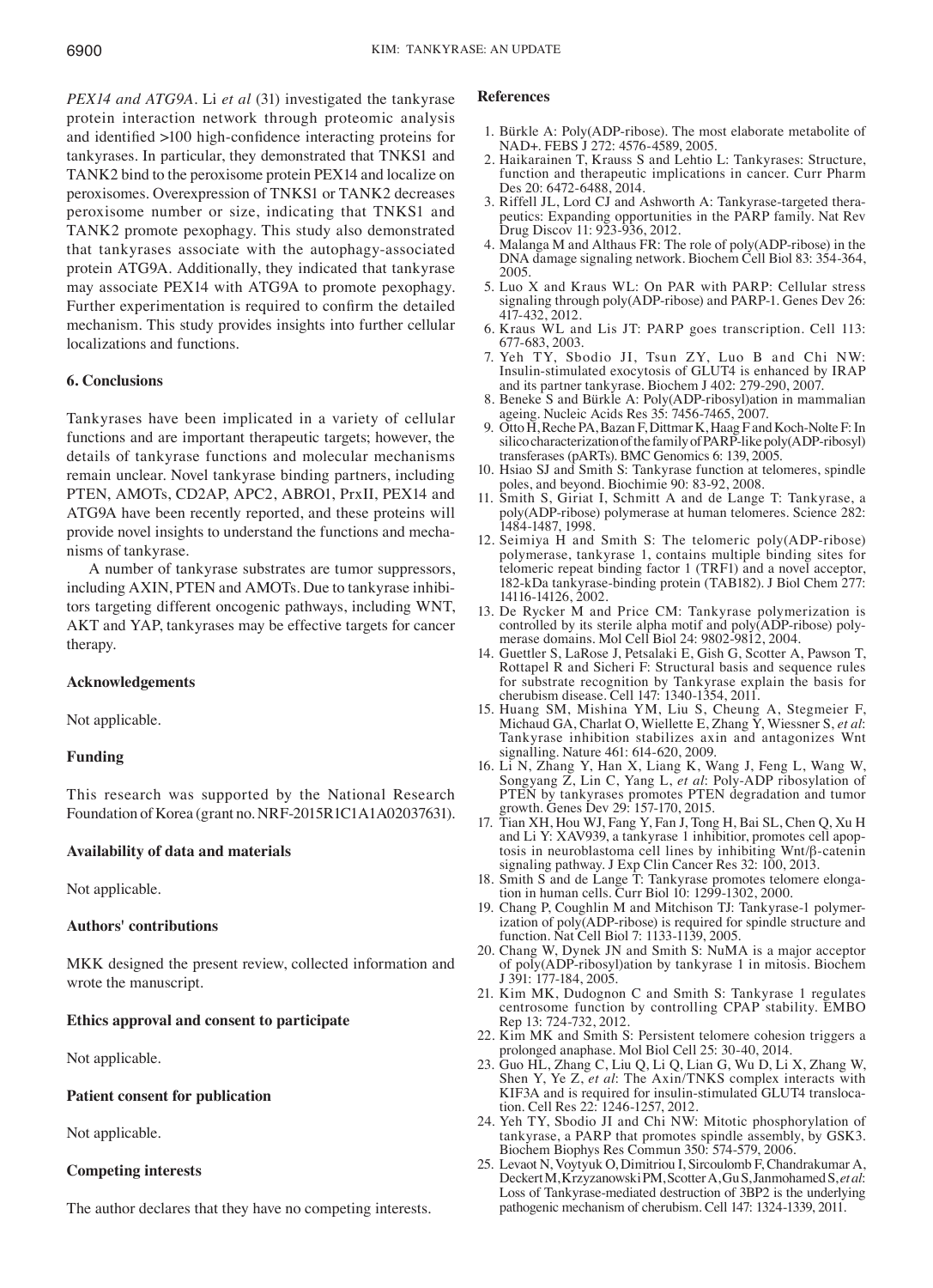- 26. Kang DH, Lee DJ, Lee S, Lee SY, Jun Y, Kim Y, Kim Y, Lee JS, Lee DK, Lee S, *et al*: Interaction of tankyrase and peroxiredoxin II is indispensable for the survival of colorectal cancer cells. Nat Commun 8: 40, 2017.
- 27. Croy HE, Fuller CN, Giannotti J, Robinson P, Foley AV, Yamulla RJ, Cosgriff S, Greaves BD, von Kleeck RA, An HH, *et al*: The poly(ADP-ribose) polymerase enzyme tankyrase antagonizes activity of the β-catenin destruction complex through ADP-ribosylation of axin and APC2. J Biol Chem 291: 12747-12760, 2016.
- 28. Wang W, Li N, Li X, Tran MK, Han X and Chen J: Tankyrase inhibitors target YAP by stabilizing angiomotin family proteins. Cell Rep 13: 524-532, 2015.
- 29. Tripathi E and Smith S: Cell cycle-regulated ubiquitination of tankyrase 1 by RNF8 and ABRO1/BRCC36 controls the timing of sister telomere resolution. EMBO J 36: 503-519, 2017.
- 30. Kuusela S, Wang H, Wasik AA, Suleiman H and Lehtonen S: Tankyrase inhibition aggravates kidney injury in the absence of CD2AP. Cell Death Dis 7: e2302, 2016.
- 31. Li X, Han H, Zhou MT, Yang B, Ta AP, Li N, Chen J and Wang W: Proteomic analysis of the human tankyrase protein interaction network reveals its role in pexophagy. Cell Rep 20: 737-749, 2017.<br>32. Chang W, Dynek JN and Smith S: TRF1 is degraded by ubiq-
- uitin-mediated proteolysis after release from telomeres. Genes Dev 17: 1328-1333, 2003.<br>33. Wang W, Huang J and Chen J: Angiomotin-like proteins asso-
- ciate with and negatively regulate YAP1. J Biol Chem 286: 4364-4370, 2011.
- 34. Ha GH, Kim HS, Go H, Lee H, Seimiya H, Chung DH and Lee CW: Tankyrase-1 function at telomeres and during mitosis is regulated by Polo-like kinase-1-mediated phosphorylation. Cell Death Differ 19: 321-332, 2012.
- 35. Chi NW and Lodish HF: Tankyrase is a golgi-associated mitogen-activated protein kinase substrate that interacts with IRAP in GLUT4 vesicles. J Biol Chem 275: 38437-38444, 2000.
- 36. Yan Y and Lackner MR: FOXO3a and β-catenin co-localization: Double trouble in colon cancer? Nat Med 18: 854-856, 2012.
- 37. Bisht KK, Dudognon C, Chang WG, Sokol ES, Ramirez A and Smith S: GDP-mannose-4,6-dehydratase is a cytosolic partner of tankyrase 1 that inhibits its poly(ADP-ribose) polymerase activity. Mol Cell Biol 32: 3044-3053, 2012.
- 38. Kaminker PG, Kim SH, Taylor RD, Zebarjadian Y, Funk WD, Morin GB, Yaswen P and Campisi J: TANK2, a new TRF1-associated poly(ADP-ribose) polymerase, causes rapid 35891-35899, 2001.<br>39. Cerone MA, Burgess DJ, Naceur-Lombardelli C, Lord CJ and
- Ashworth A: High-throughput RNAi screening reveals novel regulators of telomerase. Cancer Res 71: 3328-3340, 2011.
- 40. Seimiya H, Muramatsu Y, Ohishi T and Tsuruo T: Tankyrase 1 as a target for telomere-directed molecular cancer therapeutics. Cancer Cell 7: 25-37, 2005.
- 41. Lu H, Lei Z, Lu Z, Lu Q, Lu C, Chen W, Wang C, Tang Q and Kong Q: Silencing tankyrase and telomerase promotes A549 human lung adenocarcinoma cell apoptosis and inhibits prolif- eration. Oncol Rep 30: 1745-1752, 2013.
- 42. Zhang H, Yang MH, Zhao JJ, Chen L, Yu ST, Tang XD, Fang DC and Yang SM: Inhibition of tankyrase 1 in human gastric cancer cells enhances telomere shortening by telomerase inhibitors. Oncol Rep 24: 1059-1065, 2010.
- 43. Lin L, Sabnis AJ, Chan E, Olivas V, Cade L, Pazarentzos E, Asthana S, Neel D, Yan JJ, Lu X, *et al*: The Hippo effector YAP promotes resistance to RAF- and MEK-targeted cancer thera- pies. Nat Genet 47: 250-256, 2015.
- 44. Clevers H: Wnt/beta-catenin signaling in development and disease. Cell 127: 469-480, 2006.
- 45. Rubinfeld B, Albert I, Porfiri E, Fiol C, Munemitsu S and Polakis P:<br>Binding of GSK3beta to the APC-beta-catenin complex and regulation of complex assembly. Science 272: 1023-1026, 1996.
- 46. Cancer Genome Atlas Network: Comprehensive molecular characterization of human colon and rectal cancer. Nature 487: 330-337, 2012.
- 47. LauT, ChanE, CallowM, WaalerJ, BoggsJ, BlakeRA, MagnusonS, Sambrone A, Schutten M, Firestein R, *et al*: A novel tankyrase small-molecule inhibitor suppresses APC mutation-driven colorectal tumor growth. Cancer Res 73: 3132-3144, 2013.
- 48. Waaler J, Machon O, Tumova L, Dinh H, Korinek V, Wilson SR, Paulsen JE, Pedersen NM, Eide TJ, Machonova O, *et al*: A novel tankyrase inhibitor decreases canonical Wnt signaling in colon carcinoma cells and reduces tumor growth in conditional APC mutant mice. Cancer Res 72: 2822-2832, 2012.
- 49. Wu X, Luo F, Li J, Zhong X and Liu K: Tankyrase 1 inhibitior XAV939 increases chemosensitivity in colon cancer cell lines via inhibition of the Wnt signaling pathway. Int J Oncol 48: 1333-1340, 2016.
- 50. Nguyen DX, Chiang AC, Zhang XH, Kim JY, Kris MG, Ladanyi M, Gerald WL and Massagué J: WNT/TCF signaling through LEF1 and HOXB9 mediates lung adenocarcinoma metastasis. Cell 138: 51-62, 2009.
- 51. Pacheco-Pinedo EC, Durham AC, Stewart KM, Goss AM, Lu MM, Demayo FJ and Morrisey EE: Wnt/β-catenin signaling accelerates mouse lung tumorigenesis by imposing an embryonic distal progenitor phenotype on lung epithelium. J Clin Invest 121: 1935-1945, 2011.
- 52. Busch AM, Johnson KC, Stan RV, Sanglikar A, Ahmed Y, Dmitrovsky E and Freemantle SJ: Evidence for tankyrases as antineoplastic targets in lung cancer. BMC Cancer 13: 211, 2013.
- 53. Casás-Selves M, Kim J, Zhang Z, Helfrich BA, Gao D, Porter CC, Scarborough HA, Bunn PA Jr, Chan DC, Tan AC and DeGregori J: Tankyrase and the canonical Wnt pathway protect lung cancer cells from EGFR inhibition. Cancer Res 72: 4154-4164, 2012.
- 54. Halder G and Johnson RL: Hippo signaling: Growth control and beyond. Development  $138: 9-222, 2011$ .
- 55. Zhao B, Li L, Lei Q and Guan KL: The Hippo-YAP pathway in organ size control and tumorigenesis: An updated version. Genes Dev 24: 862-874, 2010.
- 56. Dong J, Feldmann G, Huang J, Wu S, Zhang N, Comerford SA, Gayyed MF, Anders RA, Maitra A and Pan D: Elucidation of a universal size-control mechanism in Drosophila and mammals. Cell 130: 1120-1133, 2007.
- 57. Harvey KF, Zhang  $\hat{X}$  and Thomas DM: The Hippo pathway and human cancer. Nat Rev Cancer 13: 246-257, 2013.
- 58. Mo JS, Park HW and Guan KL: The Hippo signaling pathway in stem cell biology and cancer. EMBO Rep 15: 642-656, 2014.
- 59. Wang H, Lu B, Castillo J, Zhang Y, Yang Z, McAllister G, Lindeman A, Reece-HoyesJ, Tallarico J, Russ C, *et al*: Tankyrase inhibitor sensitizes lung cancer cells to Endothelial Growth Factor Receptor (EGFR) inhibition via stabilizing angiomotins and inhibiting YAP signaling. J Biol Chem 291: 15256-15266, 2016.
- 60. Li J, Yen C, Liaw D, Podsypanina K, Bose S, Wang SI, Puc J, Miliaresis C, Rodgers L, McCombie R, *et al*: PTEN, a putative protein tyrosine phosphatase gene mutated in human brain, breast, and prostate cancer. Science 275: 1943-1947, 1997.
- 61. Steck PA, Pershouse MA, Jasser SA, Yung WK, Lin H, Ligon AH, Langford LA, Baumgard ML, Hattier T, Davis T, *et al*: Identification of a candidate tumour suppressor gene, MMAC1, at chromosome 10q23.3 that is mutated in multiple advanced cancers. Nat Genet 15: 356-362, 1997.
- 62. Liaw D, Marsh DJ, Li J, Dahia PL, Wang SI, Zheng Z, Bose S, Call KM, Tsou HC, Peacocke M, *et al*: Germline mutations of the PTEN gene in Cowden disease, an inherited breast and thyroid cancer syndrome. Nat Genet 16: 64-67, 1997.
- 63. Losada A and Hirano T: Dynamic molecular linkers of the genome: The first decade of SMC proteins. Genes Dev 19: 1269-1287, 2005.
- 64. Nasmyth K and Haering CH: The structure and function of SMC and kleisin complexes. Annu Rev Biochem 74: 595-648, 2005.
- 65. Ozaki Y, Matsui H, Asou H, Nagamachi A, Aki D, Honda H, Yasunaga S, Takihara Y, Yamamoto T, Izumi S, *et al*: Poly-ADP ribosylation of Miki by tankyrase-1 promotes centrosome maturation. Mol Cell 47: 694-706, 2012.
- 66. Boveri T: Concerning the origin of malignant tumours by Theodor Boveri. Translated and annotated by Henry Harris. J Cell Sci 121 (Suppl 1): S1-S84, 2008.
- 67. Duensing S and Münger K: Centrosome abnormalities, genomic instability and carcinogenic progression. Biochim Biophys Acta 1471: M81-M88, 2001.
- 68. Ganem NJ, Godinho SA and Pellman D: A mechanism linking extra centrosomes to chromosomal instability. Nature 460: 278-282, 2009.
- 69. Guerrero AA, Martínez-A C and van Wely KH: Merotelic attachments and non-homologous end joining are the basis of chromosomal instability. Cell Div 5: 13, 2010.
- some as potential target for cancer therapy and prevention. Expert Opin Ther Targets 17: 43-52, 2013.
- 71. Goodwin JF and Knudsen KE: Beyond DNA repair: DNA-PK function in cancer. Cancer Discov 4: 1126-1139, 2014.